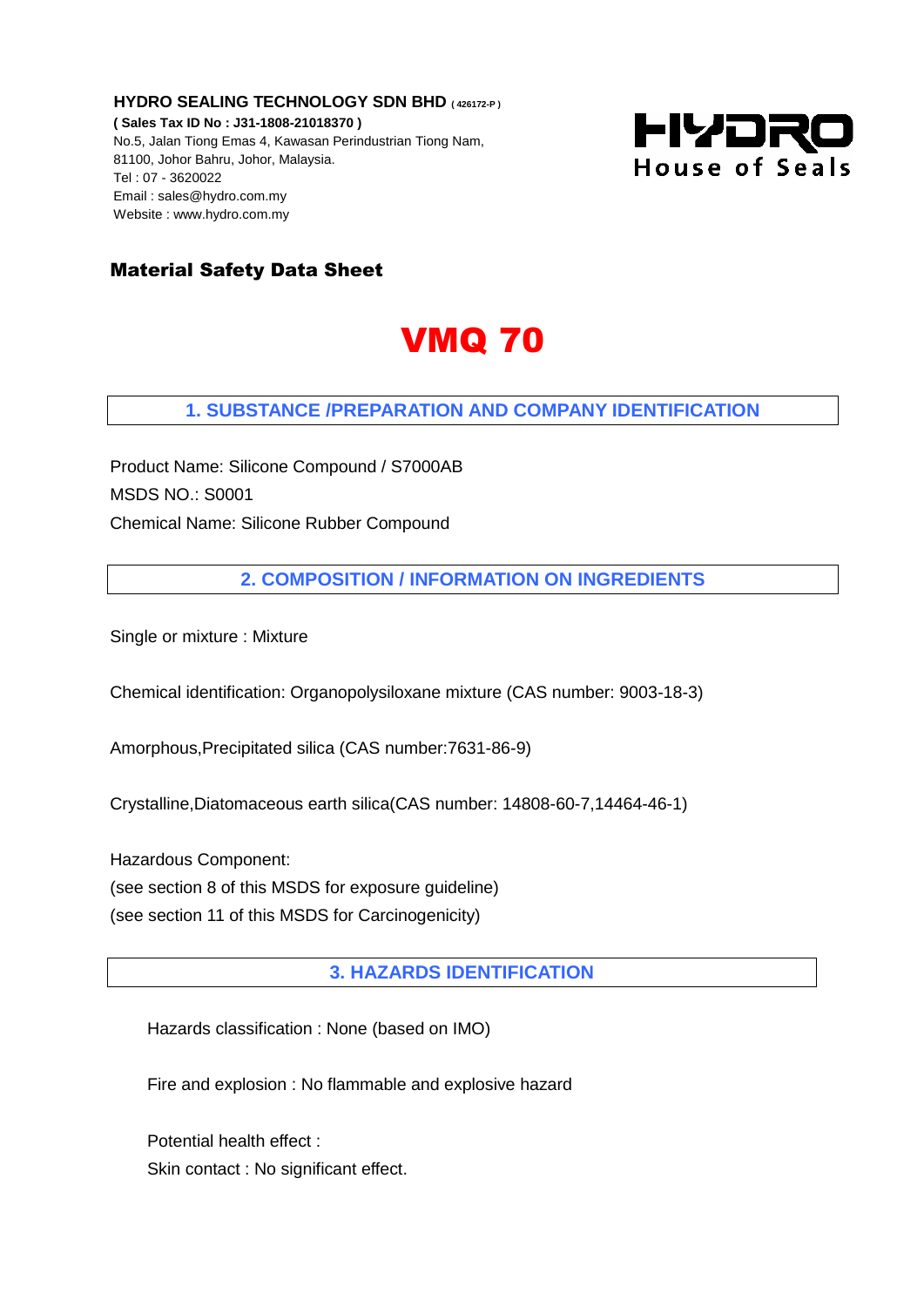Ingestion:No information is available.

## **4. FIRST AID MEASURES**

Inhalation: Not applicable

Skin contact: Wipe off with cloth or paper, and wash exposed area with soap.

Eye contact: Immediately flush with water. Obtain immediate medical attention.

Ingestion: Wash out mouth with water provided person is conscious.Never give anything by mouth to an unconscious person. Call a physician immediately.

## **5. FIRE FIGHTING MEASURES**

Extinguishing Media Water, Foam, Dry Chemical, CO<sub>2</sub> Flash point(method used):Not applicable Flammable limits: Not applicable Special fire fighting procedure: Not required Unusual fire and explosion hazard: None

## **6. ACCIDENTAL RELEASE MEASURES**

Step to be taken in case material is released or spilled: Collect spilled materials and place on a container.

#### **7. HANDLING AND STORAGE**

Precaution to be taken in handling and storing:

Keep container closed when not in use.

Store in a cool place.

Keep away from heat and flame.

Keep out of reach of children.

#### **8. EXPOSURE CONTROLS/PERSONAL PROTECTION**

Exposure guidelines:

Acgih TLV-TWA: 0.05mg/m3,(Respirable dust)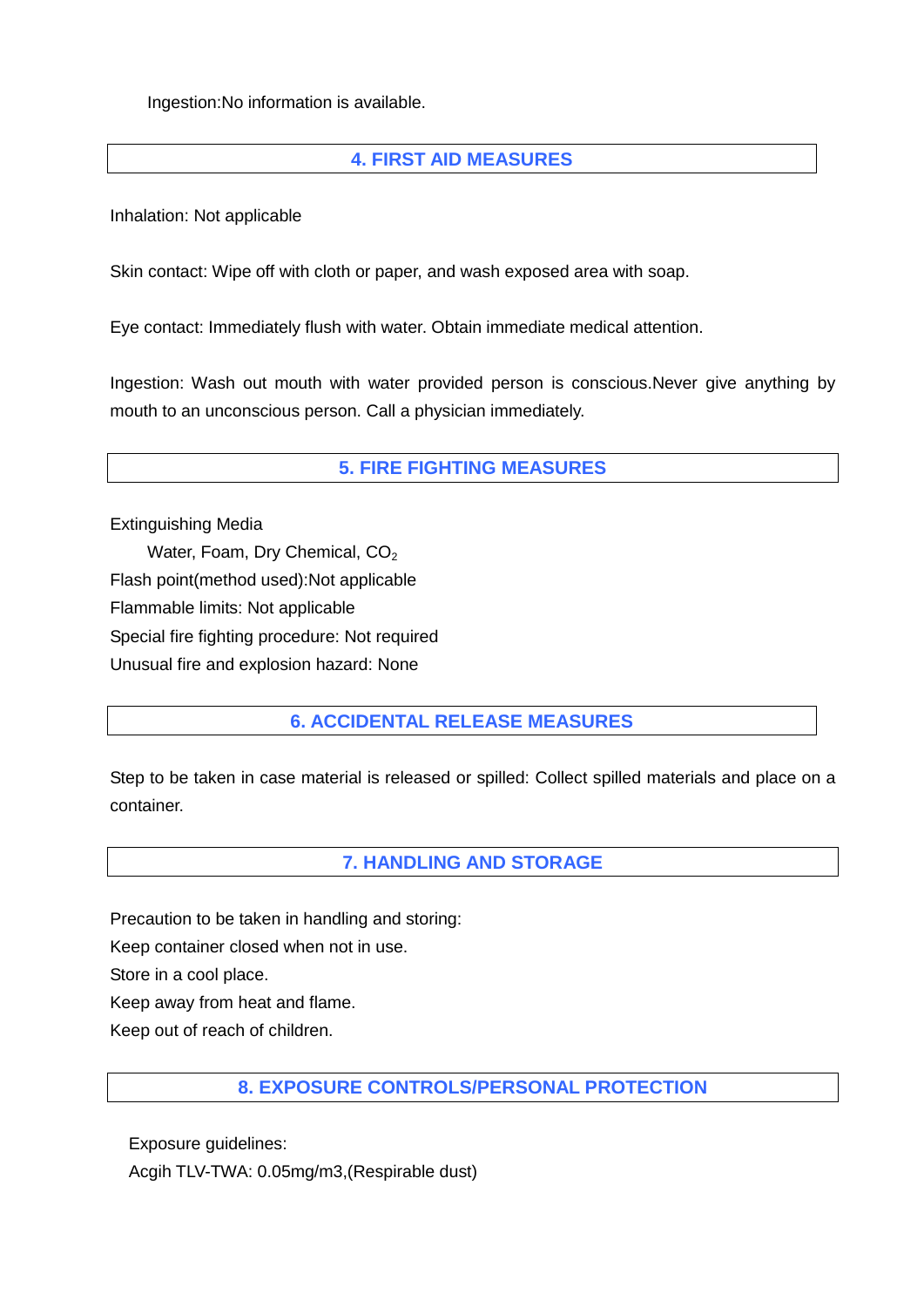OSHA PEL :8H TWA 10 mg/m3/%SiO2+2 (Respirable dust)[Crystalline silica] Respirable protection (specify type): See section 11 of this MSDS for other information Ventilation: Local exhaust :see section 11 of this MSDS for other information. Mechanical (general) : see section 11 of this MSDS for other information. Special : Unknown. Other : Unknown. Protective gloves:Plastic film. Eye protection : Not required. Other protective clothing or equipment : Not required Work/Hygienic Practices: Wash hands after handling.

# **9. PHYSICAL AND CHEMICAL PROPERTIES**

Physical Data:

| <b>Boiling Point:</b>                | Not applicable                   |
|--------------------------------------|----------------------------------|
| Vapor pressure:                      | Not applicable                   |
| Vapor density(air=1) :Not applicable |                                  |
| Melt point:                          | Not applicable                   |
| Evaporation Rate:                    | Not applicable (Butyl Acetate=1) |
| Solubility in Water:                 | Not solute                       |
| Odor:                                | Odorless                         |
| Color:                               | Rust color                       |
| Appearance:                          | Solid                            |
| <b>Special Gravity:</b>              | $1.30 - 1.40$                    |

## **10. STABILITY AND REACTIVITY**

Chemical Stability: Stable Conditions to avoid: None Incompatibility (material to avoid):None Hazardous decomposition or by-products: None Hazardous polymerization : Will not occur Condition to avoid : None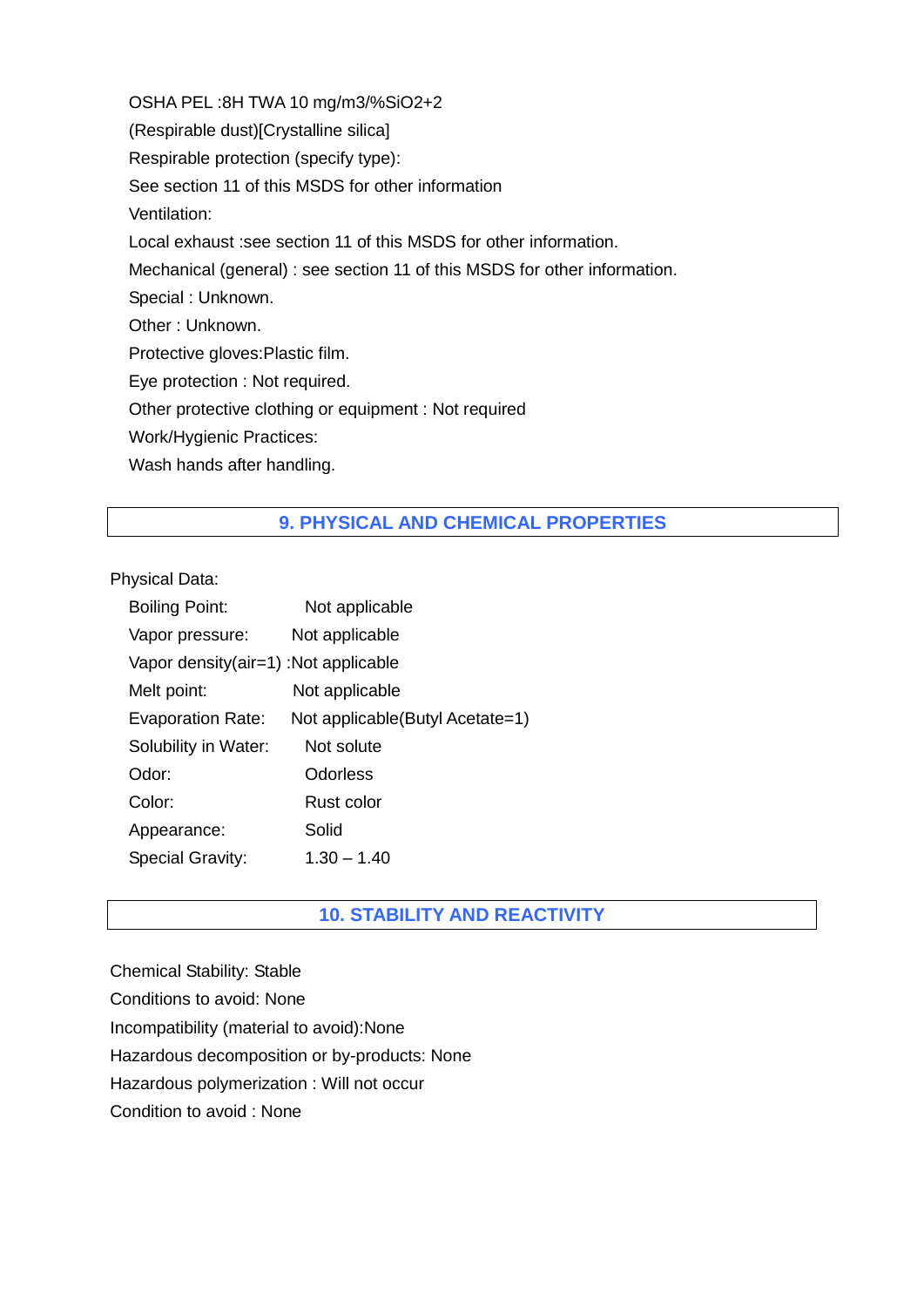## **11. TOXICOLOGICAL INFORMATION**

Skin Irritation : Not Applicable

Eye Irritation : Not Applicable

Acute Toxicity (LD50) : Not applicable

Chronic toxicity : No information is available.

Carcinogenicity : NTP:Not listed, IARC :Not listed, OSHA REGULATED:Not listed

 This product contains crystalline silica which is considered a hazard by inhalation with dust and classified as an agent which is carcinogenic to humans by IARC and may reasonably be anticipated to be carcinogen by NTP. But we consider that this product does not fall under Group 1 in IARC and carcinogen in NTP because it does not generate the dust under normal handling condition.

#### OTHER INFORMATION:

 This product can generate formaldehyde at approximately 150 degrees C(300'F) and above in the presence of air.

 Formaldehyde is a skin and respiratory sensitizer, eye and throat irritant, acute toxicant and potential cancer hazard. So, use adequate ventilation or wear protective equipment such as gloves, goggles or protective clothing when this product is heated at approximately 150 degrees C(300'F) and above in the presence of air.

#### **12. ECOLOGICAL INFORMATION**

BIODEGRADATION:

Not applicable.

BIOACCUMULATION:

Not applicable.

AQUATIC TOXICITY:

Not applicable.

OTHER INFORMATION:

None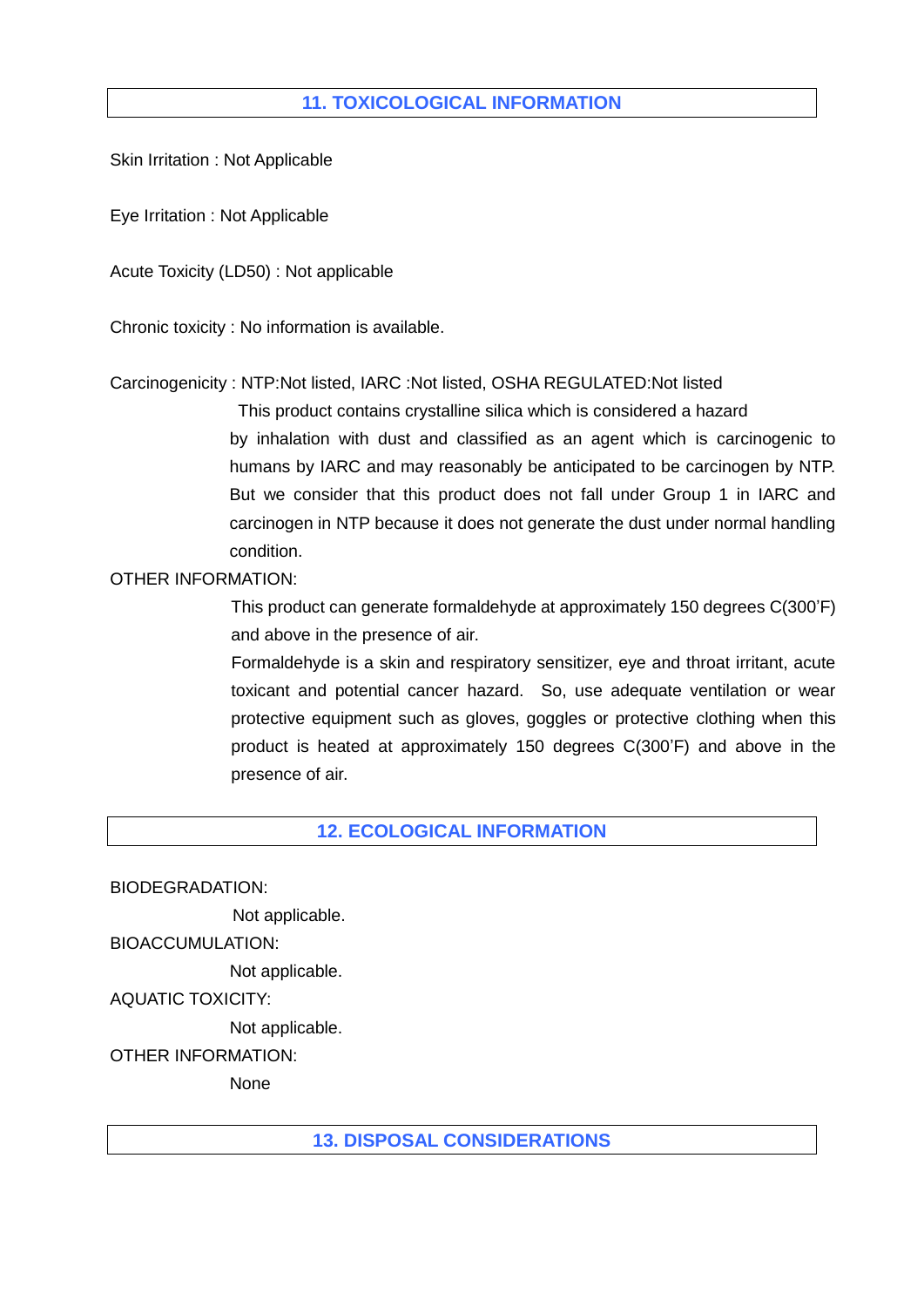Can be land-filled or burned in a chemical incinerator equipped with an afterburner and scrubber.

Observe all federal, state, and local laws.

**14.TRANSPORTATION INFORMATION** 

UN NO. :

 None IMO CLASSIFICATION AND CLASS: None PACKAGING GROUP: None PROPER SHIPPING NAME: None TECHNICAL SHIPPING NAME: None MARINE POLLUTANT: None DOT REPORTABLE QUANTITY (RQ) : HAZARD SUBSTANCE (S) NAME / (CAS NO.), CONTENTS AND RQ Not applicable

#### **15.REGULATORY INFORMATION**

TOXIC SUBSTANCES CONTROL ACT (TSCA) STATUS:

Listed on the TSCA Inventory.

\* \* \* \* \* \* \* \* \* \* \* \* \* \* \* \* \* \* \* \* \* \* \* \* \* \* \* \* \* \* \* \* \* \* \* \* \* \* \* \* \* \* \* \* \* \* \* \* \* \*

SUPERFUND AMENDMENTS AND REAUTHORIZAITION ACT OF 1986 (SARA) TITLE III SECTION 313 SUPPLIER NOTIFICATION:

This regulation requires submission of annual reports of toxic chemical (s) that appear in section 313 of the emergency planning and community Right-To-Know Act of 1986 and 40 CFR 372. This information must be included in all MSDS's that are copied and distributed for the material. The toxic chemical (s) contained in this product are:

CHEMICAL NAME / (CAS No.) AND CONTENTS

\* \* None \* \*

\* \* \* \* \* \* \* \* \* \* \* \* \* \* \* \* \* \* \* \* \* \* \* \* \* \* \* \* \* \* \* \* \* \* \* \* \* \* \* \* \* \* \* \* \* \* \* \* \*

CALIFORNIA PROPOSITION 65 :

This regulation requires a warning for California Proposition 65 Chemical (s) under the statute. The California Proposition 65 Chemical (s) contained in this product are :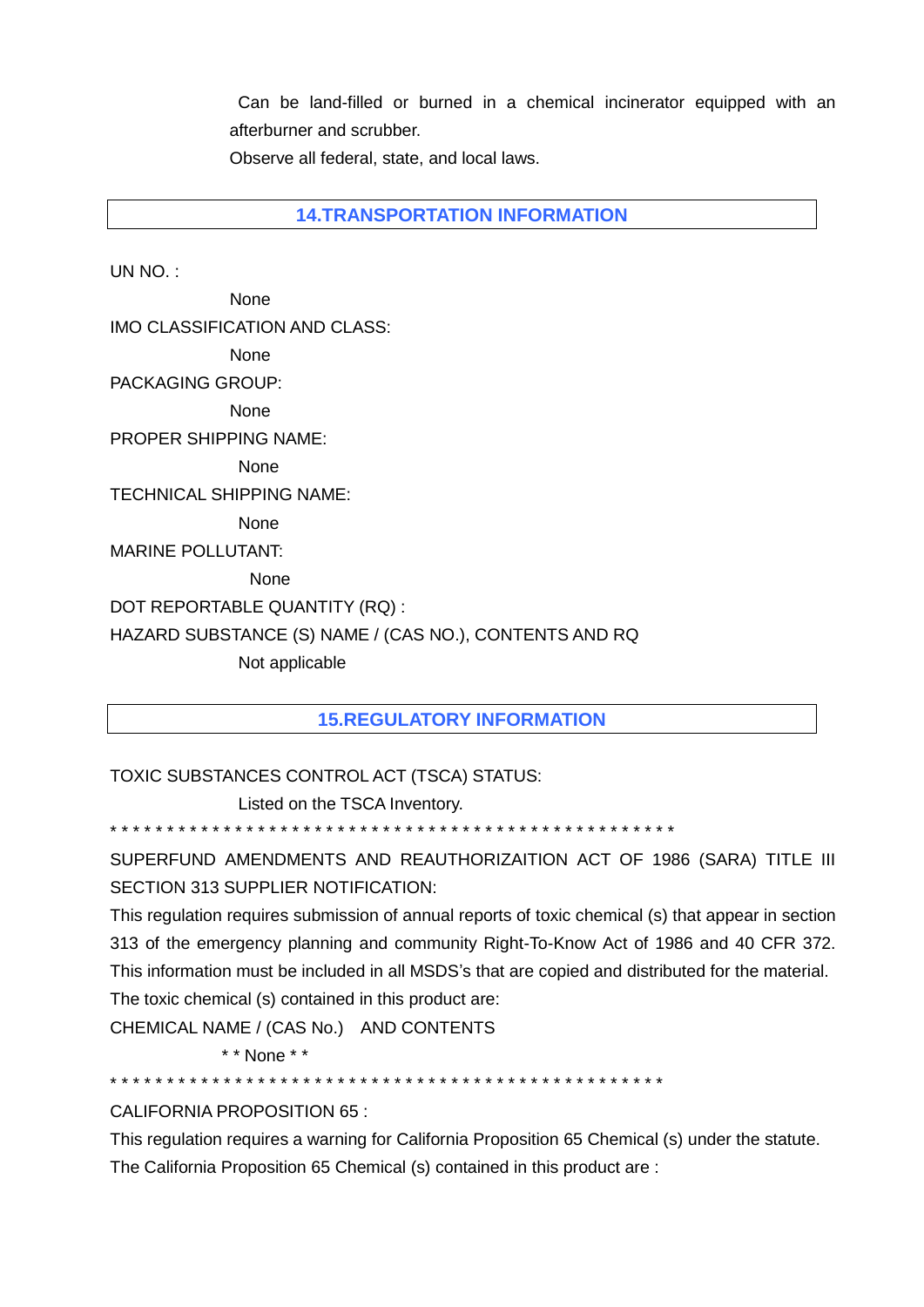#### CHEMICAL NAME / (CAS No.) AND CONTENTS

\* \* None \* \*

 We consider that crystalline silica contained in this product does not fall under these chemicals because it does not generate the dust under normal handling condition.

#### **16.OTHER INFORMATION**

For Industrial Use Only

Do not inhale exhaust gas at curing. \* \* \* \* \* \* \* \* \* \* \* \* \* \* \* \* \* \* \* \* \* \* \* \* \* \* \* \* \* \* \* \* \* \* \* \* \* \* \* \* \* \* \* \* \* \* \* \* \* \* \* \* \* \* \* \*

This materials safety data sheet is offered solely for your information,

consideration and investigation. The data described in this MSDS consist of data on literature, our acquisitional data and analogical inference by data of similar chemical substance or product. Shin-Etsu Chemical Co., Ltd. Provides no warranties, either express or implied, and assumes no responsibility for the accuracy or completeness of the data contained herein.

-END OF MSDS-